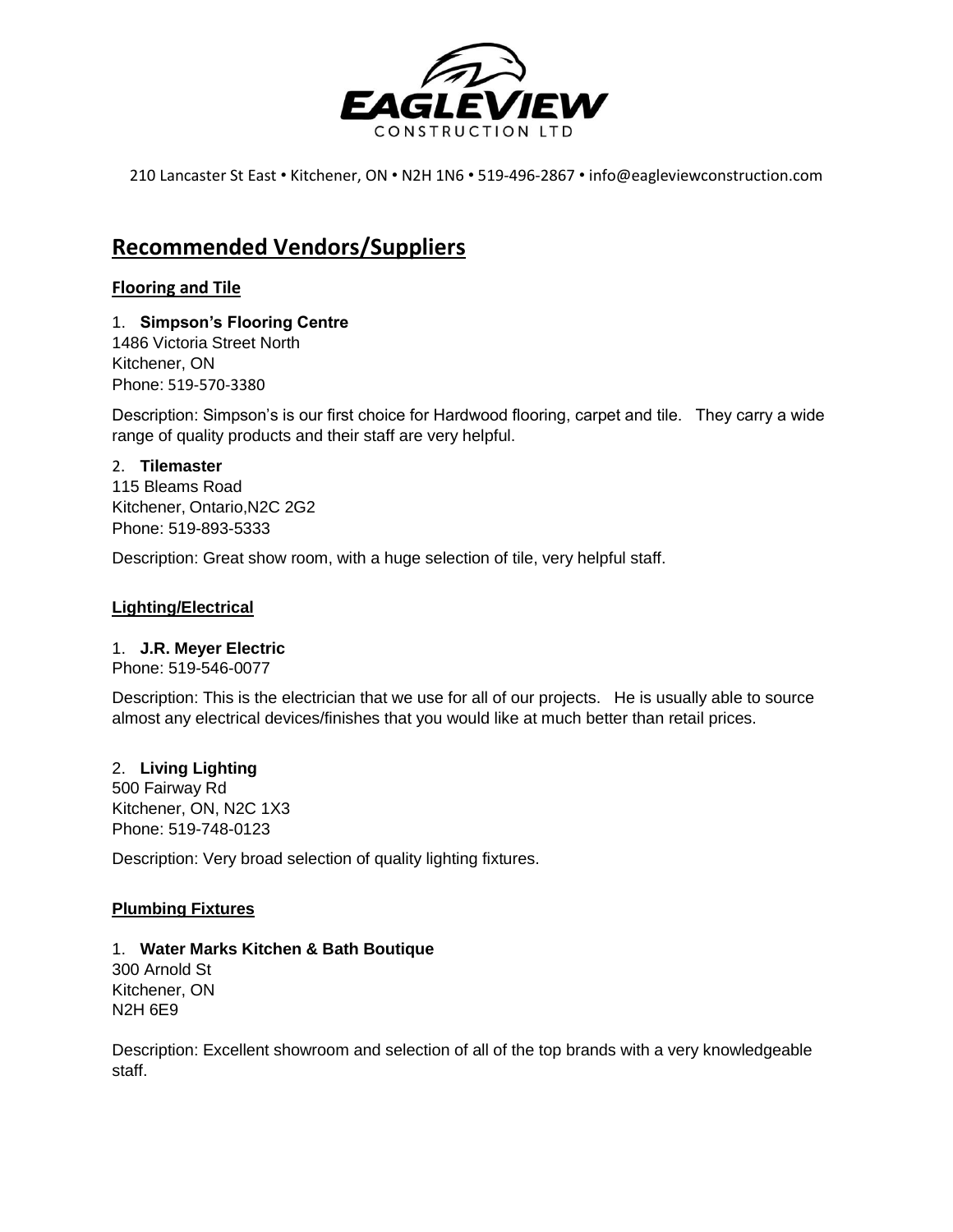

210 Lancaster St East • Kitchener, ON • N2H 1N6 • 519-496-2867 • info@eagleviewconstruction.com

## **Cabinetry & Vanities**

## 1. **Custom Cabinets and Vanities**

In many of our projects we will build our own custom cabinetry and vanities – this allows us to make the best use of the space available and perfectly match the desired design and colours. We will guide you through this process to ensure that you are shown all of the options available and have an opportunity to visit the shop. You will also be provided with renderings of cabinetry to review.

## 2. **Vanity Mart Bath and Kitchen**

90 Frobisher Dr. Waterloo, ON, N2V 2A1 Phone: (519) 886-3240

Description: Broad selection of standard sized vanities. Helpful staff and great showroom.

## **Doors, Door Hardware and Trim**

## **1. Northfield Trim and Door**

39 Northfield Drive W Waterloo, ON, N2L 4E6 Phone: 519-884-4901

Description: Broad selection of doors, door hardware and trim at excellent prices.

#### **Countertops**

## **1. Waterloo Stone Works – Coronado (Quartz, Ceaserstone, Marble, Granite) 115 Earl Thompson Rd, Suite 101 Ayr, ON, N0B 1E0 Phone: 519-620-0006**

Description: Extremely knowledgeable staff and very high quality craftsmanship. Large selection of products and a wide selection of remnants to select from.

**2. Natural Stone City (Quartz, Ceaserstone, Marble, Granite)** 136A Ottawa St S Kitchener, ON N2G 3S9 Phone: (519) 489-0441

Description: Great source for stone products (Granite, Quartz, Marble). Have a wide selection of offcuts that can be used for smaller countertops and can save a significant amount of money.